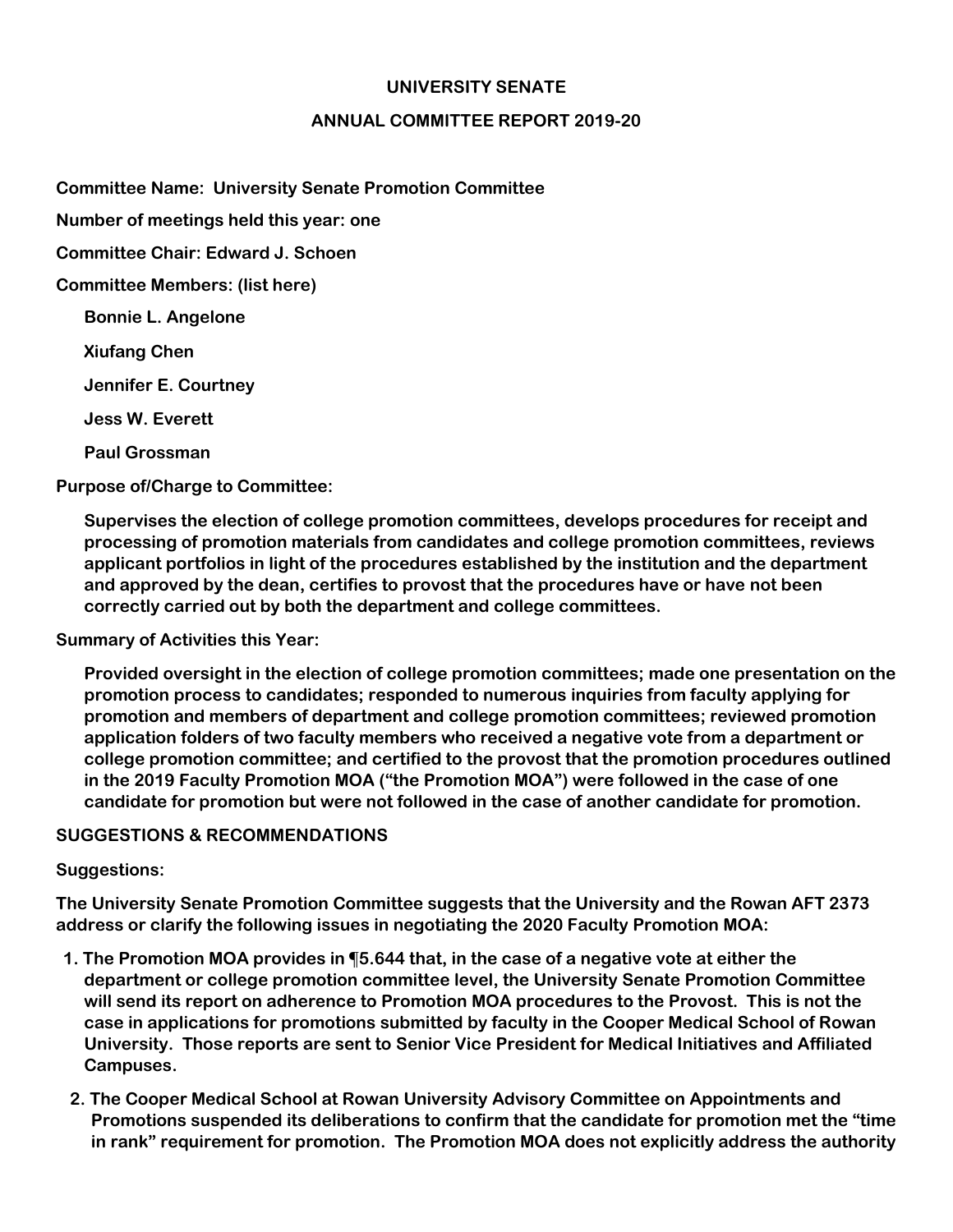**of a department or college promotion committee to suspend its deliberations to investigate whether the candidate meets a requirement for promotion.**

- **3. The chair of a college promotion committee asked to see a copy of prior college committee promotion recommendations that she might use as a template for her committee's recommendation. Fortunately, Bonnie Angelone, a member of the University Senate Promotion Committee, was able to provide two letters from sample files for people who were successfully promoted and who agreed to their use as sample letters. Sample letters for use by department and college promotion committee members might be included in the "Promotion Forms or Formats" section of the MOA.**
- **4. The chair of a department promotion committee also served as a member of the three person college promotion committee and was recused from the college promotion committee deliberations in accordance with ¶5.3313. The remaining two members voted to promote the candidate, and a minority report explaining the recusal was provided in accordance with ¶5.4231. The Promotion MOU addresses the possibility of a majority vote against promotion in ¶5.4233, but does not address the possibility of a tie vote in the case of a two member promotion committee.**
- **5. The chair of a college promotion committee encountered serious difficulties in finding a suitable time to schedule the meeting of the college promotion committee. The Promotion MOA does not address how the college promotion committee should proceed in the event it is impossible to arrange a meeting in which all members can attend, i.e., proceed with the members who actually are able to attend the meeting or schedule two meeting of the committee.**
- **6. The Humanities and Social Sciences Promotion Committee had six members; the College of Education Promotion Committee had four members. The Promotion MOA contemplates college promotion committees having three members (¶5.4132) or five members (¶5.4133), but does not address the issue of college promotion committees having a different membership.**
- **7. The College of Education Promotion Committee experienced difficulties in assembling a sufficient number of candidates for election, put together a three-member ballot containing the name of a faculty member who planned to retire before the committee initiated its work, and obtained two additional volunteers whose names were placed on the ballot. This occurred the weekend before the promotion applications were to be delivered to the college committee. The Promotion MOU does not address how the college or the University Senate Promotion Committee should proceed when it discovers that a candidate for the college promotion committee may not be able to serve and there are fewer than three candidates on the college committee.**
- **8. ¶5.424 provides that, in the case of unanimous votes by the college committee, the college committee recommendation is routed to the college dean and the Provost, and that, in the case of nonunanimous votes by the college committee, the college committee recommendation is routed to college dean and the University Senate Promotion Committee. Because ¶5.424 does not specify who is responsible for to route the recommendation, the chair of a college committee requested clarification on whether the chair of the college committee or the candidate was responsible to route the recommendation. The Chair of the University Senate advised her that the chair of the college committee was responsible to do so. If that advice was correct, ¶5.424 should be clarified accordingly.**
- **9. ¶3.143 provides: "Recommendations from evaluators outside the institution must attest to the appropriateness of the individual's research and scholarly activities to the rank of professor. Evidence for this body of work must reflect a consistent pattern of scholarly accomplishments since the date of application for promotion to associate professor." The chair of a department**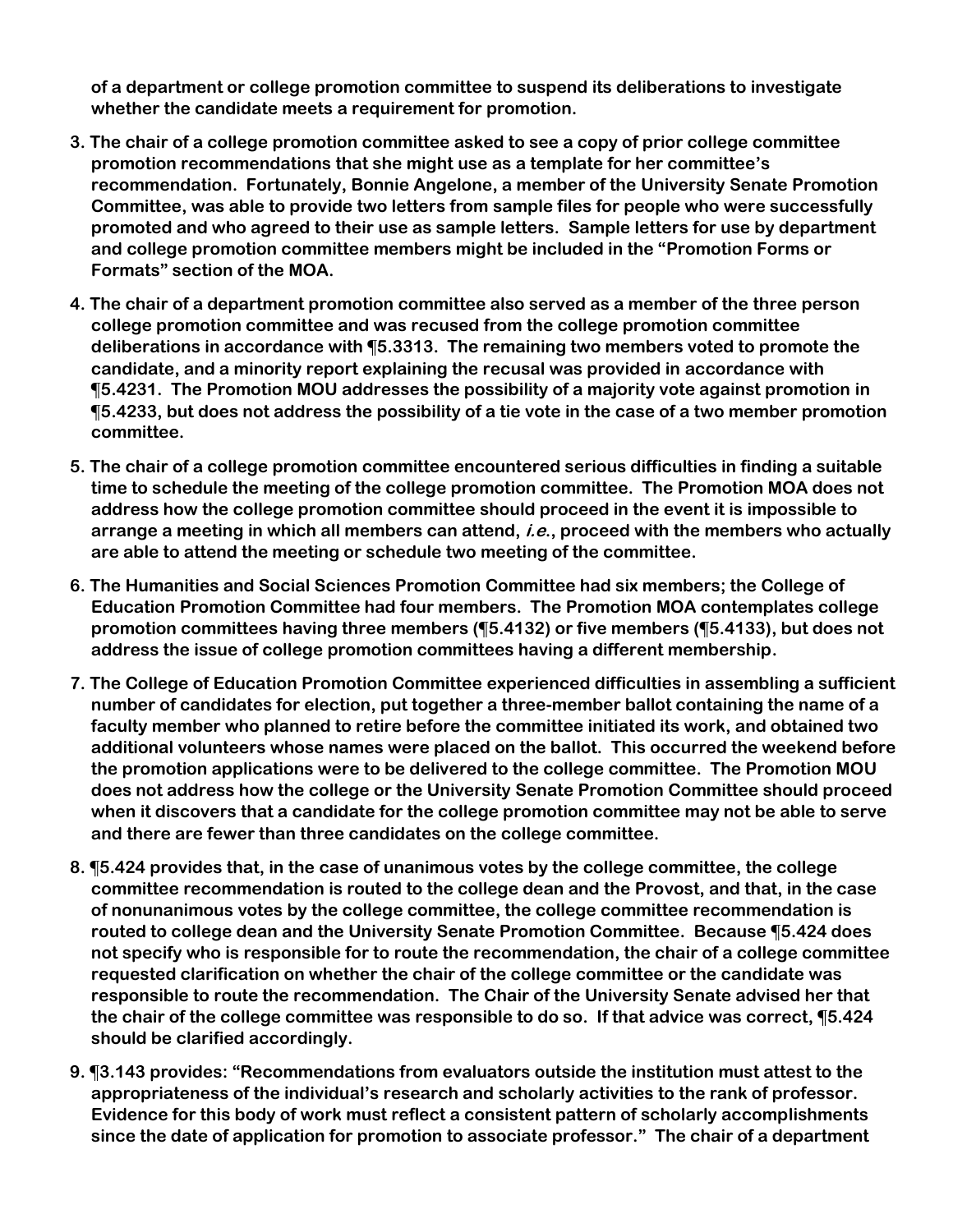**promotion committee asked for clarification of the term "date of application for promotion to associate professor." The Chair of the University Senate advised her that he interpreted the text to mean research and scholarly activities that came into existence after promotion to Associate Professor, i.e., research and scholarly activities that were included in the application for promotion to Associate Professor cannot be considered, and hence only research and scholarly activities that accrue after promotion to Associate Professor are reviewed and assessed by the external evaluator. If that advice was correct, ¶3.143 should be clarified accordingly.**

- **10. There is uncertainty among instructors who were recently tenured about the scope or period of review, more specifically whether it starts from the time they were hired as instructors or from the time they received tenure. While the Promotion MOU addresses the period of review for candidates seeking promotion to Professor, the Promotion MOU does not address the period of review for candidates seeking promotion to Assistant Professor. The Chair of the University Senate Promotion Committee advised one candidate for promotion to Assistant Professor that the review period is measured from the time the candidate was hired at the rank of Instructor. If that advice was correct, ¶3.12, which defines the rank of Assistant Professor, should be clarified accordingly.**
- **11. The Promotion MOU specifies that certain materials may be included in the Supplemental folder. ¶1.32 provides: "Letters of testimony attesting to the quality of the service may be referenced in the document and placed in the supplemental folder." ¶4.112342 provides that additional classroom observations may be included in the Supplemental folder. ¶4.11241 provides that additional student evaluations may be included in the Supplemental Folder. ¶5.22 provides: "Complete documentation (e.g., chapter or book) supporting an individual's request for promotion may be incorporated by reference in the portfolio and included as supplementary documentation in the Supplemental folder." There are no other directions given to candidates for what materials may be included in the supplemental folder. One candidate for promotion to Professor asked whether or not copies of his "grants and papers" should be included in the Supplemental folder. A member of the University Senate Promotion Committee advised him not to include copies of his grants and papers in the supplementary folder, to reference his grants and papers in his application for promotion, and to be prepared to provide copies of his grants and papers if the department or college committee requested them. Information on what materials, in addition to the four references noted above, should be included in the Promotion MOU.**
- **12. Appendix A of the Promotion MOU delineates the materials that should be provided in the promotion packet to document teaching effectiveness, scholarly and creative activity, contribution to the university community, and contribution to the wider and professional community. Contributions to the University community (¶1.3) refers to second, third, fourth and fifth year of service reviews and hence seems to have been incorrectly appropriated from the Recontracting MOU. Contributions to the Wider and Professional Community (¶1.4) also refers to second, third, fourth and fifth year of service reviews and hence seems to have been incorrectly appropriated from the Recontracting MOU).**
- **13. ¶5.24 provides: "All letters soliciting external reviews should contain common language describing Rowan University, the promotion process, and the parameters of the requested evaluation." This language implies that the "common language" exists somewhere, but the University Senate Promotion Committee was unable to locate it. Greater guidance should be provided in the content of the letters soliciting external reviews, e.g., whether to include the institution's, or the college's, or the department's criteria or expectations for faculty research.**
- **14. ¶1.5 provides: "Standards [for promotion] are updated regularly to provide appropriate guidance to faculty. A faculty member applying for promotion must be evaluated based on the approved**